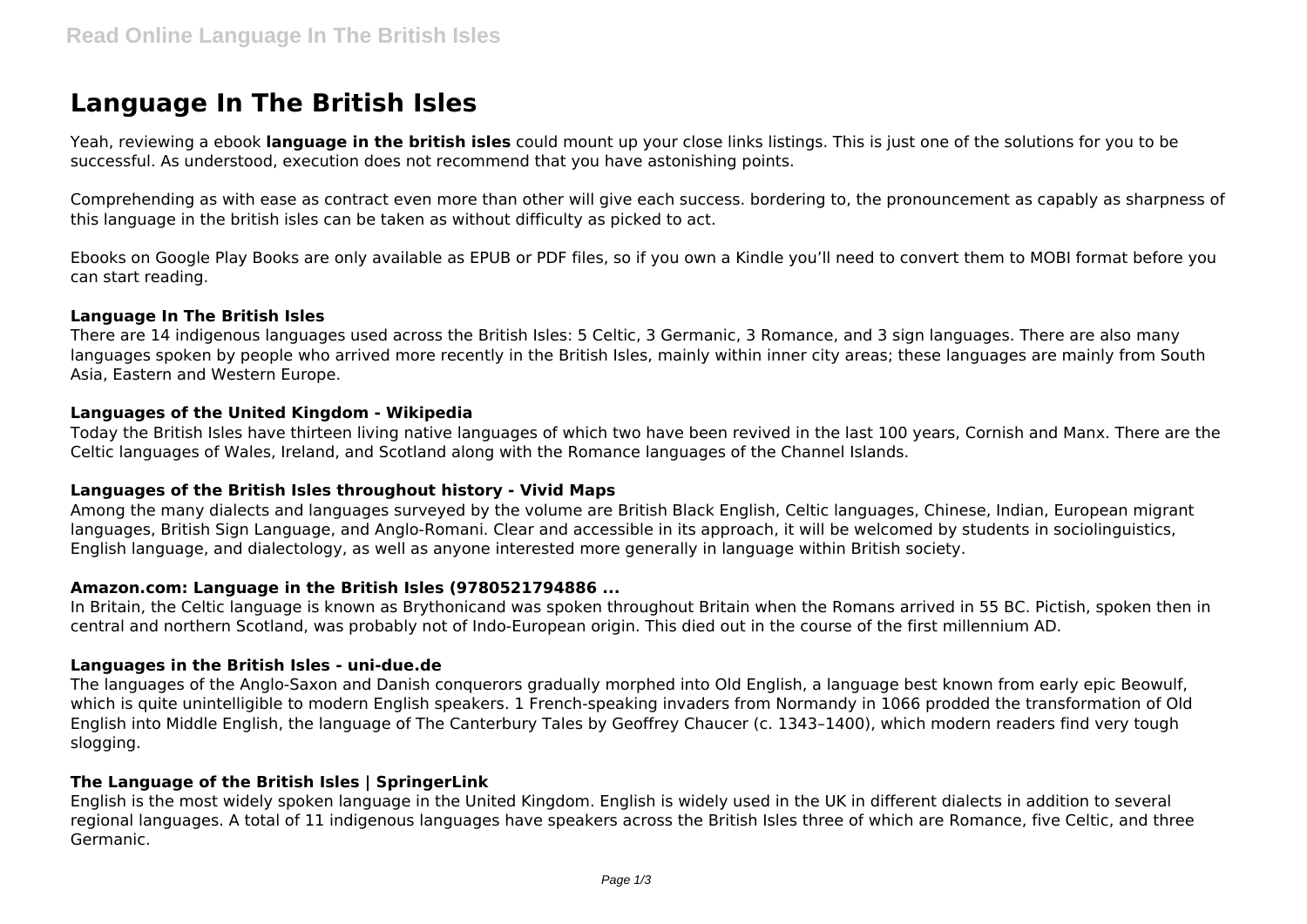# **What Languages Are Spoken In The United Kingdom? - WorldAtlas**

• The ten languages indigenous to the British Isles and still spoken today are English, Scots, British Sign Language, Welsh, Gaelic, Irish, Cornish, Manx, Angloromani and Shelta. Rhona NicDhùghaill...

# **Don't neglect the UK's indigenous languages | Education ...**

In a sense, the language has always been on the move. As soon as it arrived in England from northern Europe, in the fifth century, it began to spread around the British Isles. It entered parts of Wales, Cornwall, Cumbria and southern Scotland, traditionally the strongholds of the Celtic languages.

# **How did the English language evolve through the British ...**

British Isles, group of islands off the northwestern coast of Europe. The group consists of two main islands, Great Britain and Ireland, and numerous smaller islands and island groups, including the Hebrides, the Shetland Islands, the Orkney Islands, the Isles of Scilly, and the Isle of Man. Some also include the Channel Islands in this grouping.

# **British Isles | Definition, Countries, Map, & Facts ...**

The British Isles are a group of islands in the North Atlantic off the north-western coast of continental Europe, consisting of the islands of Great Britain, Ireland, the Isle of Man, the Hebrides and over six thousand smaller isles. They have a total area of about 315,159 km 2 (121,684 sq mi) and a combined population of almost 72 million, and include two sovereign states, the Republic of ...

### **British Isles - Wikipedia**

Among the many dialects and languages surveyed by the volume are British Black English, Celtic languages, Chinese, Indian, European migrant languages, British Sign Language, and Anglo-Romani. Clear and accessible in its approach, it will be welcomed by students in sociolinguistics, English language, and dialectology, as well as anyone interested more generally in language within British society.

# **Language in the British Isles by David Britain, Paperback ...**

Begrepen.be: What are the British Isles? What is the difference between the UK, Great Britain and England? What's up with all the different 'Irelands'? Learn...

# **Studying English: the British Isles - YouTube**

Language in the British Isles. Professor of Sociolinguistics Peter Trudgill. CUP Archive, May 17, 1984 - Language Arts & Disciplines - 587 pages. 1 Review .

# **Language in the British Isles - Professor of ...**

Think English is the only language from the British Isles? Think again! In this one I look at each of the languages of Britain individually. Country and Lang...

# **Languages of the British Isles - YouTube**

Celtic languages, also spelled Keltic, branch of the Indo-European language family, spoken throughout much of Western Europe in Roman and pre-Roman times and currently known chiefly in the British Isles and in the Brittany peninsula of northwestern France.

# **Celtic languages | Britannica**